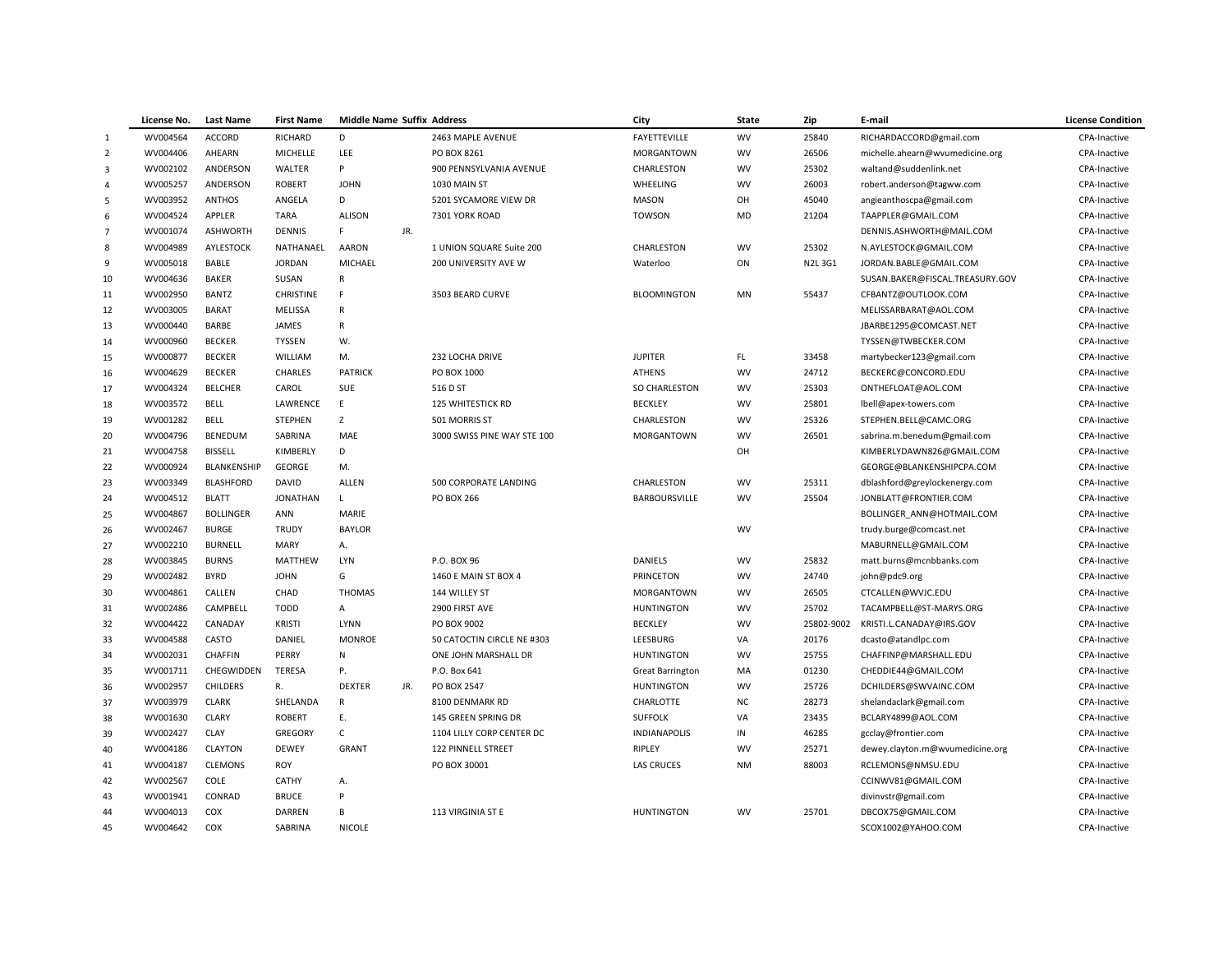| 46 | WV003582 | CREESE            | JENNIFER          | L                |     | 781 CHESTNUT RIDGE RD                 | MORGANTOWN         | WV                     | 26505      | Jennifer.CREESE@Viatris.COM         | CPA-Inactive        |
|----|----------|-------------------|-------------------|------------------|-----|---------------------------------------|--------------------|------------------------|------------|-------------------------------------|---------------------|
| 47 | WV000616 | <b>CRIMMINS</b>   | А.                | LAWRENCE         | JR. | 129 SUMMERS ST STE 200                | CHARLESTON         | WV                     | 25301      | MATHWORKER@AOL.COM                  | CPA-Inactive        |
| 48 | WV003425 | <b>CROFT</b>      | DAVID             | R                |     | PO BOX 831                            | WHEELING           | <b>WV</b>              | 26003      | DCROFT@SPILMANLAW.COM               | CPA-Inactive        |
| 49 | WV002353 | CRONE             | DANA              | E.               |     | 120 N COMMERCE AVE                    | <b>FRONT ROYAL</b> | VA                     | 22630      | DCRONELAKESIDE@YAHOO.COM            | CPA-Inactive        |
| 50 | WV004952 | CRUM              | MICHAEL           | <b>DAVIS</b>     |     | 900 PENNSYLVANIA AVE. 7th FLOOR       | CHARLESTON         | <b>WV</b>              | 25302      | michael.crum.1114@gmail.com         | CPA-Inactive        |
| 51 | WV001792 | DAILER            | GREGORY           | V.               |     | 5011 AUTUMN RIDGE CT                  | WINDERMERE         | $\mathsf{FL}$          | 34786      | gregorydailer@outlook.com           | CPA-Inactive        |
| 52 | WV002789 | <b>DAVIS</b>      | LORI              | А                |     | 3934 ROBERT C BYRD DR                 | <b>BECKLEY</b>     | <b>WV</b>              | 25801      | davisholdingsllc334@gmail.com       | CPA-Inactive        |
| 53 | WV004776 | <b>DAVISSON</b>   | <b>KAREEN</b>     | <b>FRANCESCA</b> |     | 248 E. Main St.                       | Clarksburg         | <b>WV</b>              | 26301      | kareen.davisson@rgroupcpa.com       | CPA-Inactive        |
| 54 | WV003037 | DEAN              | MICHAEL           | DANIEL           |     | PO BOX 111                            | <b>ST ALBANS</b>   | <b>WV</b>              | 25177      | MIKEDEAN1704@MSN.COM                | CPA-Inactive        |
| 55 | WV004071 | <b>DEBIAS</b>     | ROSE              | MARIE            |     |                                       |                    |                        |            |                                     | CPA-Inactive        |
| 56 | WV004290 | DEL RIO           | MELISSA           | Α                |     | 301 Virginia Ave                      | Fairmontq          | <b>WV</b>              | 26554      | melissaanndelrio@gmail.com          | CPA-Inactive        |
| 57 | WV001924 | <b>DODD</b>       | <b>MARY</b>       | J.               |     | PO BOX 12729                          | TALLAHASSEE        | FL.                    | 32317      | MJD696@COMCAST.NET                  | CPA-Inactive        |
| 58 | WV002963 | <b>DOLGOVSKIJ</b> | <b>MICHELE</b>    | ANNE             |     |                                       |                    |                        |            | librarising2002@yahoo.com           | CPA-Inactive        |
| 59 | WV003271 | DONADIEU          | MICHAEL           | R                |     | 409 THIRD ST SW                       | WASHINGTON         | DC                     | 20416      | MICHAEL.DONADIEU@SBA.GOV            | CPA-Inactive        |
| 60 | WV005135 | <b>DONALDSON</b>  | REBECCA           | ANN              |     |                                       |                    |                        |            | BECCAANN89@GMAIL.COM                | CPA-Inactive        |
| 61 | WV003963 | <b>DOTSON</b>     | CARRIE            | L                |     | 2865 E 14TH AVE                       | <b>COLUMBUS</b>    | OH                     | 43219      | carried@consysohio.com              | CPA-Inactive        |
| 62 | WV004126 | <b>DURBIN</b>     | CHRISTOPHER W     |                  |     | 2579 WASHINGTON RD STE 322            | PITTSBURGH         | PA                     | 15241      | CHRIS@DUQUESNE.COM                  | CPA-Inactive        |
| 63 | WV005519 | Derksen           | Tina              | Michele          |     | 111 19th Street                       | Wheeling           | <b>WV</b>              | 26003      | tderksen@northwoodhealth.com        | CPA-Inactive        |
| 64 | WV002964 | <b>ELLIOTT</b>    | <b>BRIAN</b>      | EDWARD           |     | 5525 MARSH LIGHT LN                   | MOSELEY            | VA                     | 23120      | BRIANCPA@YAHOO.COM                  | CPA-Inactive        |
| 65 | WV005197 | <b>ESTEP</b>      | ASHLEY            |                  |     |                                       |                    |                        |            | ASHLEYSANDY7@GMAIL.COM              | <b>CPA-Inactive</b> |
| 66 | WV002965 | <b>FARRIS</b>     | MARK              | <b>ALAN</b>      |     | PO BOX 1210                           | CUMBERLAND         | <b>MD</b>              | 21501      | MARKFARRIS@ATLANTICBB.NET           | CPA-Inactive        |
| 67 | WV004733 | <b>FILES</b>      | MICHELLE          | <b>NICOLE</b>    |     |                                       |                    |                        |            | michellefiles@comcast.net           | CPA-Inactive        |
| 68 | WV001024 | <b>FLESHER</b>    | <b>DONNA</b>      | В.               |     | PO BOX 3048                           | <b>DULUTH</b>      | MN                     | 55803      | DBFCARPEDIEM@AOL.COM                | CPA-Inactive        |
|    | WV002347 | <b>FOUTS</b>      | MARIANNE          |                  |     |                                       |                    |                        |            |                                     | CPA-Inactive        |
| 69 |          |                   |                   | LYNN             |     |                                       |                    |                        | 25862      | MBF7842@YAHOO.COM                   |                     |
| 70 | WV002927 | <b>FOWLER</b>     | MICHELE<br>SANDRA | К                |     | <b>PO BOX 78</b>                      | LANSING            | <b>WV</b><br><b>WV</b> | 25802      | M.FOWLER@ONTHEGORGE.COM             | CPA-Inactive        |
| 71 | WV003053 | <b>FOX</b>        |                   |                  |     | PO BOX 1801                           | <b>BECKLEY</b>     |                        |            | SFOX@FOXMGMT.COM                    | CPA-Inactive        |
| 72 | WV004017 | <b>FRASHURE</b>   | CHERYL            | L                |     | 200 THIRD ST                          | PARKERSBURG        | WV                     | 26106      | CHERYL.FRASHURE@fiscal.treasury.gov | CPA-Inactive        |
| 73 | WV003513 | GAINER            | LANCE             | M                |     | PO BOX 1328                           | PARKERSBURG        | WV                     | 26106-1328 | LANCEMGAINER@GMAIL.COM              | CPA-Inactive        |
| 74 | WV004603 | <b>GARTON</b>     | MICHAEL           | WILLIAM          |     | 2335 CHESTERFIELD AVENUE STE 400      | CHARLESTON         | <b>WV</b>              | 25304      | mykegarton@yahoo.com                | CPA-Inactive        |
| 75 | WV001241 | <b>GOODWIN</b>    | RONALD            | W.               |     |                                       |                    |                        |            | rwgoodwin1@comcast.net              | CPA-Inactive        |
| 76 | WV003435 | <b>GOODWIN</b>    | <b>EUGENIA</b>    | ANNE             |     |                                       |                    |                        |            | aegoodwin1@comcast.net              | CPA-Inactive        |
| 77 | WV004299 | GOULD             | <b>JERRY</b>      | <b>CLARK</b>     | JR. | PO BOX 100                            | <b>INDORE</b>      | WV                     | 25111      | gould_jc@hotmail.com                | CPA-Inactive        |
| 78 | WV005275 | <b>GRAYBILL</b>   | KEITH             | <b>BRADLEY</b>   |     | 1846 E. INNOVATION PARK DRIVE STE 200 | <b>ORO VALLEY</b>  | AZ                     | 85755      | keith.graybill@nimbisservices.com   | <b>CPA-Inactive</b> |
| 79 | WV002119 | GRILLO            | PENNY             | L                |     | 108 E MAIN ST PO BOX 313              | <b>MCARTHUR</b>    | OH                     | 45651      | pgrillo@cotnercpa.com               | CPA-Inactive        |
| 80 | WV002851 | <b>GURTIS</b>     | <b>ROBERT</b>     | ANDREW           |     | 6200 MID ATLANTIC DR                  | MORGANTOWN         | WV                     | 26508      | ANDYGURTIS@MPMWV.COM                | CPA-Inactive        |
| 81 | WV004382 | <b>HALE</b>       | <b>AARON</b>      | SCOT             |     | 200 THIRD ST                          | PARKERSBURG        | <b>WV</b>              | 26106      | AARHALE@ICLOUD.COM                  | CPA-Inactive        |
| 82 | WV000720 | <b>HAMILTON</b>   | <b>JOYCE</b>      | Α.               |     | 2231 WHITE HALL BLVD                  | <b>WHITE HALL</b>  | <b>WV</b>              | 26554      | joyceh234@gmail.com                 | CPA-Inactive        |
| 83 | WV002730 | HAMMERSLA         | MARK              | E.               |     | <b>PO BOX 828</b>                     | <b>MARTINSBURG</b> | <b>WV</b>              | 25402      | MHAMMERSLA@CITYOFMARTINSBURG.ORG    | CPA-Inactive        |
| 84 | WV004215 | <b>HAMMOND</b>    | <b>KRISTEN</b>    | <b>VICKERS</b>   |     | PO BOX 3710                           | CHARLESTON         | <b>WV</b>              | 25337-3710 | KHAMMOND@BAILEYWYANT.COM            | CPA-Inactive        |
| 85 | WV002584 | <b>HARLESS</b>    | <b>HARRY</b>      | $\mathsf C$      |     |                                       |                    |                        |            |                                     | CPA-Inactive        |
| 86 | WV004000 | <b>HARPER</b>     | SHERRY            | R                |     |                                       |                    |                        |            | SHARPER056@GMAIL.COM                | CPA-Inactive        |
| 87 | WV002585 | <b>HARRIS</b>     | <b>ALICE</b>      | M                |     |                                       |                    |                        |            | AHARRISCPA@HOTMAIL.COM              | CPA-Inactive        |
| 88 | WV001219 | <b>HARRISON</b>   | JAMES             | L                | SR. | 4506 WATERFRONT FARMS DR              | <b>DRAPER</b>      | VA                     | 24324      | jlh5075@gmail.com                   | CPA-Inactive        |
| 89 | WV003439 | <b>HARVEY</b>     | WILLIAM           | $\mathbf{J}$     |     | PO BOX 2648                           | <b>FAIRMONT</b>    | <b>WV</b>              | 26555-2648 | WHARVEY@VICTORYWV.COM               | CPA-Inactive        |
| 90 | WV001498 | HAYES             | RONALD            | R.               |     | PO BOX 550 200 W 19th ST              | <b>NITRO</b>       | <b>WV</b>              | 25143      | rhayes123@aol.com                   | CPA-Inactive        |
| 91 | WV002229 | <b>HEITZ</b>      | <b>TIMOTHY</b>    | A                |     | 925 WHITE OAKS BLVD                   | <b>BRIDGEPORT</b>  | <b>WV</b>              | 26330      | mlh26833@gmail.com                  | CPA-Inactive        |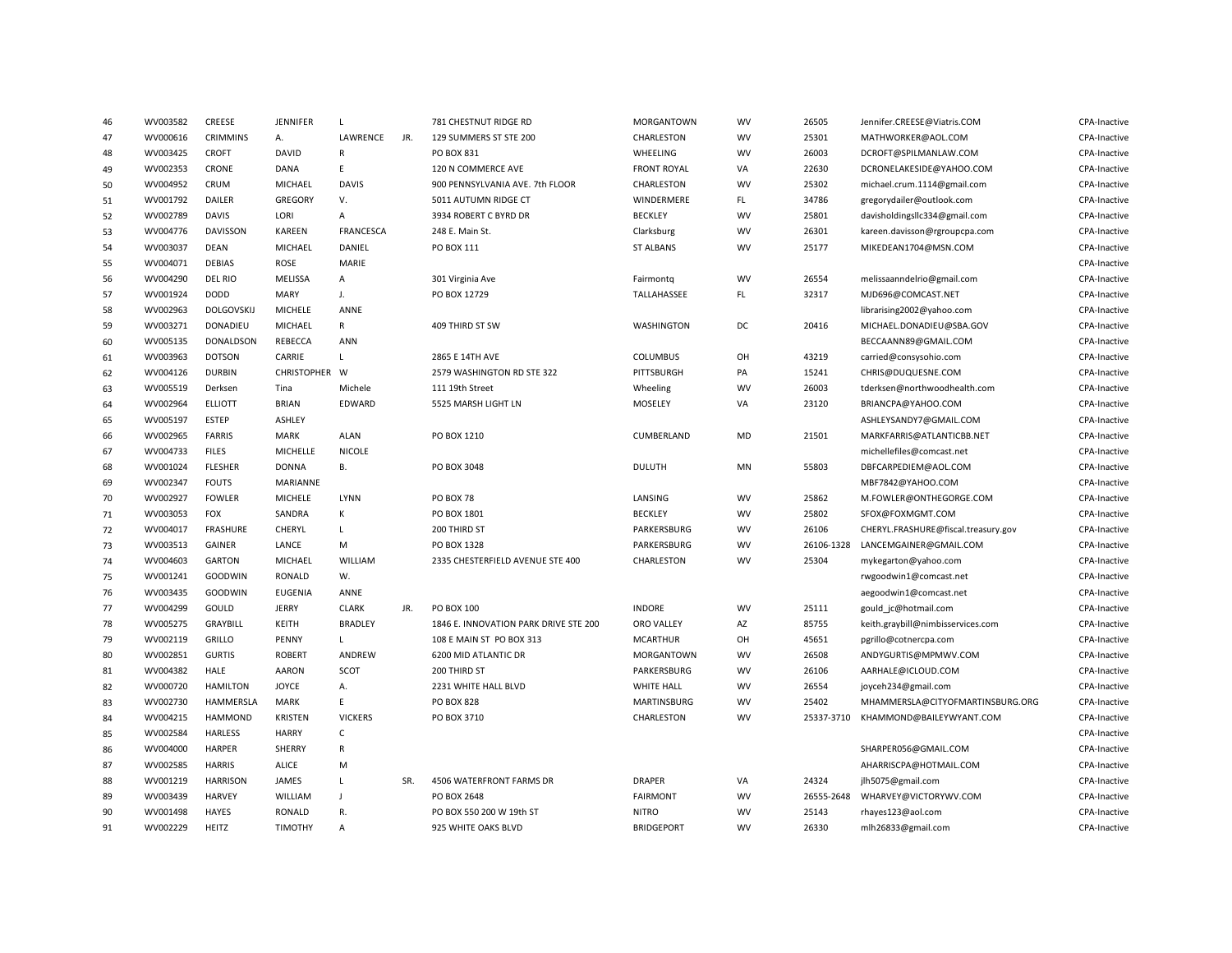| 92  | WV000842 | <b>HERRINGTON</b> | G.             | <b>DOUGLAS</b>   |              |                                                 |                      |           |       | dough26104@yahoo.com                | CPA-Inactive        |
|-----|----------|-------------------|----------------|------------------|--------------|-------------------------------------------------|----------------------|-----------|-------|-------------------------------------|---------------------|
| 93  | WV004991 | <b>HICKMAN</b>    | <b>DON</b>     | J                |              | 1400 K STREET NW                                | WASHINGTON           | DC        | 20424 | DONHICKMAN.DH@GMAIL.COM             | CPA-Inactive        |
| 94  | WV004615 | <b>HILL</b>       | <b>JOHN</b>    | MICHAEL          | $\mathbf{H}$ | 1029 COX ROAD                                   | <b>GASTONIA</b>      | <b>NC</b> | 28054 | JHILL@BBUMAIL.COM                   | CPA-Inactive        |
| 95  | WV004576 | HINTZ             | MICHELLE       | L                |              | 2400 N Street NW                                | Washington           | DC        | 22037 | mlhintz98@gmail.com                 | CPA-Inactive        |
| 96  | WV005241 | <b>HOANG</b>      | <b>HUYEN</b>   | THU              |              | ONE DAVIS SQUARE STE 303                        | CHARLESTON           | <b>WV</b> | 25301 | huyen.t.hoang@wv.gov                | CPA-Inactive        |
| 97  | WV001984 | <b>HOLCOMB</b>    | <b>DONALD</b>  | RAY              |              | 1303 LAKE DR                                    | <b>DANIELS</b>       | <b>WV</b> | 25832 | holcombdonaldr@yahoo.com            | CPA-Inactive        |
| 98  | WV003971 | <b>HOLLEN</b>     | REBEKAH        | <b>VINCENT</b>   |              |                                                 |                      |           |       | Rebekah.Hollen@aarons.com           | CPA-Inactive        |
| 99  | WV002904 | HOLLIDAY          | SHERRI         | L                |              | 125 Whitestick Road                             | Beckley              | WV        | 25801 | sholliday@apex-towers.com           | CPA-Inactive        |
| 100 | WV002653 | <b>HOLLY</b>      | CHARLOTTE      | A                |              |                                                 |                      |           |       | cholly@suddenlink.net               | CPA-Inactive        |
| 101 | WV003595 | HOLT              | <b>MURRAY</b>  | E                | $\mathbf{H}$ | 1703 COONSKIN DR                                | CHARLESTON           | <b>WV</b> | 25311 | GENEHOLT222@GMAIL.COM               | <b>CPA-Inactive</b> |
| 102 | WV004619 | HOOD              | <b>STEPHEN</b> | <b>TAYLOR</b>    |              | 2 NICHOLS DRIVE                                 | <b>BARBOURSVILLE</b> | <b>WV</b> | 25504 | S.TAYLOR.HOOD@GMAIL.COM             | CPA-Inactive        |
| 103 | WV003861 | <b>HOOTEN</b>     | <b>PATRICK</b> | EDWARD           |              | 613 20TH ST                                     | <b>HUNTINGTON</b>    | WV        | 25703 | PEHOOTEN@GMAIL.COM                  | CPA-Inactive        |
| 104 | WV004761 | HUMMEL            | <b>HEATHER</b> | LYNN             |              | 551 COOPER ROAD                                 | <b>WEST BERLIN</b>   | NJ        | 08091 | hhummel@haletrailer.com             | CPA-Inactive        |
| 105 | WV002974 | <b>HUTCHINSON</b> | <b>DOUGLAS</b> | A                |              | 801 COLEMAN AVENUE                              | <b>FAIRMONT</b>      | <b>WV</b> | 26554 | dghtchnsn@gmail.com                 | CPA-Inactive        |
| 106 | WV004577 | <b>JEFFERIS</b>   | ANDREW         | $\mathsf R$      |              |                                                 |                      |           |       | ARJEFFERIS@GMAIL.COM                | CPA-Inactive        |
| 107 | WV005099 | Л                 | <b>SICONG</b>  |                  |              | 2201 WESTLAKE AVE                               | SEATTLE              | <b>WA</b> | 98121 | CC518518@HOTMAIL.COM                | CPA-Inactive        |
| 108 | WV004633 | <b>JOHNSON</b>    | ANNA           | $\overline{1}$   |              | SLAY HALL RM 312 MS 503                         | GREENVILLE           | <b>NC</b> | 27858 | johnsonan18@ecu.edu                 | CPA-Inactive        |
| 109 | WV003447 | <b>JOHNSON</b>    | M.             | SCOTT            |              |                                                 |                      |           |       | SCOTT@WVINS.COM                     | CPA-Inactive        |
| 110 | WV002505 | KANE              | <b>GREGORY</b> | D                |              | COLLEGE OF BUS & ECON DEPT OF ACCOUNTING NEWARK |                      | DE        | 19716 | KANEG99@YAHOO.COM                   | CPA-Inactive        |
| 111 | WV000592 | KEE               | <b>JOHN</b>    | W.               |              |                                                 |                      |           |       | JWK@SUDDENLINK.NET                  | CPA-Inactive        |
| 112 | WV003407 | KEEFE             | SEAN           | <b>PATRICK</b>   |              |                                                 |                      |           |       | SEAN P321@YAHOO.COM                 | CPA-Inactive        |
| 113 | WV003146 | KEENAN            | ANNETTE        | MARIE            |              | <b>5 SUNNY HILL DR</b>                          | Summersville         | <b>WV</b> | 26651 | AMKEENAN@MSN.COM                    | CPA-Inactive        |
| 114 | WV003708 | KELLER            | ANNETTE        | М                |              | PO BOX 1328                                     | PARKERSBURG          | WV        | 26106 | ANNETTE.KELLER@FISCAL.TREASURY.GOV  | CPA-Inactive        |
| 115 | WV000470 | <b>KEYS</b>       | VIRGINIA       | S.               |              |                                                 |                      |           |       | VSKEYS@AOL.COM                      | CPA-Inactive        |
| 116 | WV004757 | KING              | REBECCA        | LYNN             |              | 500 VIRGINIA ST E STE 200                       | CHARLESTON           | <b>WV</b> | 25301 | REBECCA.KING@WVIMB.ORG              | CPA-Inactive        |
| 117 | WV003548 | KYLE              | STEPHANIE      | <b>HELEN</b>     |              | 3990 EAST BROAD ST Bldg 21                      | <b>COLUMBUS</b>      | OH        | 43213 | mo3asi@hotmail.com                  | CPA-Inactive        |
| 118 | WV000681 | LAFEAR            | <b>JOHN</b>    | R                |              |                                                 |                      |           |       | JOHN.LAFEAR@BLUETIE.COM             | CPA-Inactive        |
| 119 | WV003593 | LARSEN            | SONDRA         | KAY              |              | 6565 PENN AVE                                   | PITTSBURGH           | PA        | 15206 | SKLARSEN21@GMAIL.COM                | CPA-Inactive        |
| 120 | WV000735 | LAWRENCE          | <b>JOAN</b>    | Ε.               |              |                                                 |                      |           |       | JOANELAWRENCE@GMAIL.COM             | CPA-Inactive        |
| 121 | WV003802 | LAWRENCE          | WENDY          |                  |              |                                                 |                      |           |       | wlawrence16@gmail.com               | CPA-Inactive        |
| 122 | WV000847 | LEACH             | <b>RONALD</b>  | D.               |              |                                                 |                      |           |       | RLEACHCPA@GMAIL.COM                 | CPA-Inactive        |
| 123 | WV005102 | <b>LEE</b>        | <b>BRIAN</b>   | <b>FREDERICK</b> |              | 2950 CHARLES AVE                                | <b>DUNBAR</b>        | <b>WV</b> | 25064 | BRIAN.F.LEE2@GMAIL.COM              | CPA-Inactive        |
| 124 | WV001736 | LICUP             | DANILO         | V.               |              | 2792 W Pepper Tree Dr.                          | Anaheim              | CA        | 92801 | stkman27922@gmail.com               | CPA-Inactive        |
| 125 | WV002138 | LILLER            | KELLY          | A                |              | 4TH & CONSTITUTION AVE NW                       | WASHINGTON           | DC        | 20565 | KLILLER@YAHOO.COM                   | CPA-Inactive        |
| 126 | WV003603 | LINSCOTT          | <b>DAVID</b>   | K                | $\mathbf{H}$ | PO BOX 1328                                     | PARKERSBURG          | <b>WV</b> |       | 26106-1328 11301waterford@gmail.com | CPA-Inactive        |
| 127 | WV001657 | LOKANT            | CARLA          | F                |              |                                                 |                      |           |       | clokant@suddenlink.net              | CPA-Inactive        |
| 128 | WV004787 | LONG              | ALLA           | <b>AVGUST</b>    |              | 646 MORSE AVE                                   | SUNNYVALE            | CA        | 94085 | LONGALLA@YAHOO.COM                  | CPA-Inactive        |
| 129 | WV002820 | LOWE              | <b>JOHN</b>    | <b>STEVEN</b>    |              |                                                 |                      |           |       | JOHNLOWE427@GMAIL.COM               | CPA-Inactive        |
| 130 | WV002239 | MALECEK           | <b>NANCY</b>   | L                |              |                                                 |                      |           |       | NANCY.MALECEK@GMAIL.COM             | CPA-Inactive        |
| 131 | WV002602 | MARRA             | MICHELE        | L                |              |                                                 |                      |           |       | MARRAMICHELE@YAHOO.COM              | CPA-Inactive        |
| 132 | WV002906 | MARSHALL          | MICHELE        | M.               |              | 925 WHITE OAKS BLVD                             | <b>BRIDGEPORT</b>    | <b>WV</b> | 26330 | michele.marshall@bhegts.com         | CPA-Inactive        |
| 133 | WV001376 | <b>MARTIN</b>     | JAMES          | C.               |              |                                                 |                      |           |       | JCM7248@YAHOO.COM                   | CPA-Inactive        |
| 134 | WV002515 | <b>MARTIN</b>     | JAMES          | M.               |              | 108 BONANZA LANE                                | <b>FAIRMONT</b>      | WV        | 26554 | mike@fkeverest.com                  | CPA-Inactive        |
| 135 | WV001010 | <b>MARTIN</b>     | GLEN           | Ε.               |              |                                                 |                      |           |       | nancymbell@comcast.net              | CPA-Inactive        |
| 136 | WV003280 | <b>MARTIN</b>     | ERIN           | G.               |              |                                                 |                      |           |       | EGM5977@GMAIL.COM                   | CPA-Inactive        |
| 137 | WV003606 | MARUISH           | PETER          | $\perp$          | JR.          |                                                 |                      |           |       | PMARUISH@FRONTIER.COM               | CPA-Inactive        |
|     |          |                   |                |                  |              |                                                 |                      |           |       |                                     |                     |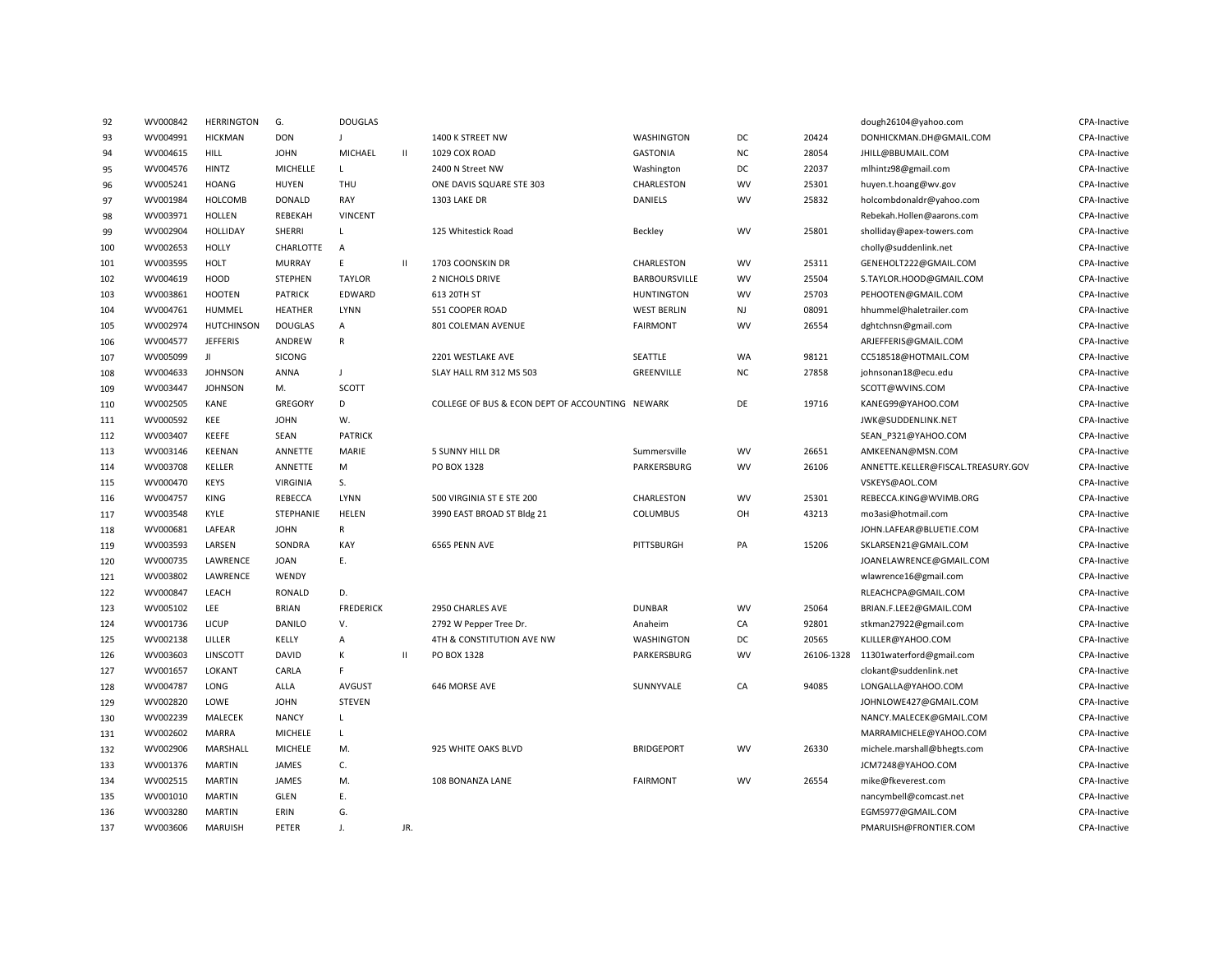| 138 | WV004088 | MATTHEW          | SHARON          | RAE                       |              |                                    |                       |           |            | SHARONRAE66@GMAIL.COM            | CPA-Inactive |
|-----|----------|------------------|-----------------|---------------------------|--------------|------------------------------------|-----------------------|-----------|------------|----------------------------------|--------------|
| 139 | WV002380 | MAZZA            | LARRY           | F.                        |              | 113 PLATINUM DR                    | <b>BRIDGEPORT</b>     | <b>WV</b> | 26330      | LMAZZA@MVBBANKING.COM            | CPA-Inactive |
| 140 | WV001658 | <b>MCCLURE</b>   | DAVID           | В.                        |              | <b>125 WHITESTICK RD</b>           | <b>BECKLEY</b>        | <b>WV</b> | 25801      | DMCCLURE@APEX-TOWERS.COM         | CPA-Inactive |
| 141 | WV001996 | <b>MCCUE</b>     | <b>RUDOLPH</b>  | J.                        |              |                                    |                       |           |            | MCCUEFIN@HOTMAIL.COM             | CPA-Inactive |
| 142 | WV003674 | MCDONALD         | <b>HOWARD</b>   | T.                        |              | 7373 BROADWAY STREET STE 307       | <b>SAN ANTONIO</b>    | <b>TX</b> | 78209      | H.TIM.MCDONALD@GMAIL.COM         | CPA-Inactive |
| 143 | WV001661 | MCDONALD         | MARGARET        | S.                        |              |                                    |                       |           |            | 542mcdonald@gmail.com            | CPA-Inactive |
| 144 | WV002144 | MCDONALD         | <b>ROBERT</b>   | R.                        |              |                                    |                       |           |            | RMCDONALD@SUDDENLINK.NET         | CPA-Inactive |
| 145 | WV003422 | <b>MCGUFFIN</b>  | <b>CINDY</b>    | D                         |              | 10230 RODNEY ST                    | PINEVILLE             | NC        | 28134      | CINDYD@MCGUFFINUSA.COM           | CPA-Inactive |
| 146 | WV004725 | <b>MCKEEVER</b>  | <b>JENNIFER</b> | KAY                       |              | 1301 AIRPORT RD                    | <b>BEAVER</b>         | <b>WV</b> | 25813      | MCKEEVER.JENNIFER@DOL.GOV        | CPA-Inactive |
| 147 | WV004320 | <b>MCKINNEY</b>  | RAYMOND         | ALLAN                     |              |                                    |                       |           |            | RMCKINNEY@INTLIND.COM            | CPA-Inactive |
| 148 | WV003063 | MCNEIL           | Η.              | SCOTT                     |              |                                    |                       |           |            | PTDMCNEIL@YAHOO.COM              | CPA-Inactive |
| 149 | WV002149 | <b>MCVAY</b>     | RANDALL         | R.                        |              |                                    |                       |           |            | RTBPM@AOL.COM                    | CPA-Inactive |
| 150 | WV002827 | METHENY          | <b>ROGER</b>    | ALLEN                     |              | PO BOX 205                         | <b>BRUCETON MILLS</b> | WV        | 26525      | RMETHENY@CLEARMOUNTAINBANK.COM   | CPA-Inactive |
| 151 | WV002382 | <b>MIDKIFF</b>   | JULIE           | $\boldsymbol{\mathsf{A}}$ |              | 1900 THIRD AVENUE                  | <b>HUNTINGTON</b>     | <b>WV</b> | 25703      | julie.midkiff@bankatcity.com     | CPA-Inactive |
| 152 | WV003303 | MIKULA           | <b>JOHN</b>     | <b>BRENT</b>              |              | 2475 GEORGE URBAN BLVD., SUITE 120 | <b>DEPEW</b>          | <b>NY</b> | 14043      | BRENT.MIKULA@HOWDEN.COM          | CPA-Inactive |
| 153 | WV002469 | MILLER           | SHEILA          | Α.                        |              | 1009 BULLITT STREET                | CHARLESTON            | WV        | 25301      | savalentine@hotmail.com          | CPA-Inactive |
| 154 | WV004699 | <b>MISER</b>     | RICHARD         | <b>THOMAS</b>             | JR.          | 1000 MYLAN BOULEVARD               | CANONSBURG            | PA        | 15317      | THOMAS.MISER@VIATRIS.COM         | CPA-Inactive |
| 155 | WV001826 | MISITI           | LAWRENCE        | A                         |              | 211 PERDUE ST                      | <b>BECKLEY</b>        | <b>WV</b> | 25801      | lamcpa82@gmail.com               | CPA-Inactive |
| 156 | WV001742 | <b>MOLES</b>     | <b>ROGER</b>    | $\mathsf{C}$              |              |                                    |                       |           |            | RCMOLES@SUDDENLINK.NET           | CPA-Inactive |
| 157 | WV004756 | <b>MOODY</b>     | <b>THOMAS</b>   | <b>ROTH</b>               | $\mathbf{H}$ | 300 STEEL AVENUE                   | ST. ALBANS            | <b>WV</b> | 25177      | thomas.moody@mrcglobal.com       | CPA-Inactive |
| 158 | WV000521 | <b>MOORE</b>     | CHARLES         | W                         | JR.          |                                    |                       |           |            | MMCBMOORE@GMAIL.COM              | CPA-Inactive |
| 159 | WV003307 | NEIDERMEYER      | PRESHA          | Ε.                        |              | PO BOX 6203                        | <b>MORGANTOWN</b>     | <b>WV</b> | 26506      | PROFPEN68@YAHOO.COM              | CPA-Inactive |
| 160 | WV002858 | <b>NELSON</b>    | <b>MARTHA</b>   | К.                        |              |                                    |                       |           |            | MARTHAMKN@AOL.COM                | CPA-Inactive |
| 161 | WV004697 | <b>NEWTON</b>    | <b>KRISTA</b>   | LYNN                      |              |                                    |                       |           |            | KRISTA.DURDEN@GMAIL.COM          | CPA-Inactive |
| 162 | WV003223 | NICOLOUDAKIS     | KANDY           | ALLRED                    |              | 300 KANAWHA BLVD E                 | CHARLESTON            | WV        | 25301      | KNICOLOUDAKIS@SPILMANLAW.COM     | CPA-Inactive |
| 163 | WV002160 | O'NEAL           | LELAND          | D.                        |              |                                    |                       |           |            | LDOCPA01@YAHOO.COM               | CPA-Inactive |
| 164 | WV001198 | OBERMANN         | <b>MARK</b>     | W.                        |              | 2203 NATIONAL ROAD                 | WHEELING              | WV        | 26003      | northernclass@comcast.net        | CPA-Inactive |
| 165 | WV004474 | OLEKSA           | ERIN            | <b>BROOKE</b>             |              |                                    |                       |           |            | ERINBROOKE@HOTMAIL.COM           | CPA-Inactive |
| 166 | WV001104 | OXLEY            | LEON            | К.                        |              | PO BOX 2808                        | <b>HUNTINGTON</b>     | WV        | 25727      | LKOXLEY@FRAZIERANDOXLEY.COM      | CPA-Inactive |
| 167 | WV000550 | PACE             | CHARLES         | W.                        |              |                                    |                       |           |            | CWP1@SUDDENLINK.NET              | CPA-Inactive |
| 168 | WV001320 | PHILLIPPI        | <b>DEBRA</b>    | Α.                        |              |                                    |                       |           |            | dphillippi1007@gmail.com         | CPA-Inactive |
| 169 | WV004948 | PHILLIPS         | STEPHANIE       | MICHELE                   |              | 301 SCOTT AVENUE                   | MORGANTOWN            | WV        | 26508      | SPHILLIPS@VALLEYHEALTHCARE.ORG   | CPA-Inactive |
| 170 | WV004790 | PRATT            | <b>JASON</b>    | ALLEN                     |              | 255 SCOTT AVENUE                   | MORGANTOWN            | <b>WV</b> | 26505      | jpratt4@wvumedicine.org          | CPA-Inactive |
| 171 | WV004533 | PRESTON          | MERILYNN        |                           |              |                                    |                       |           |            | merilynnpreston@gmail.com        | CPA-Inactive |
| 172 | WV003158 | PRICE            | <b>MARK</b>     | A                         |              | 326 JACK BURLINGAME DR             | <b>MILLWOOD</b>       | <b>WV</b> | 25262      | mprice@starplastics.com          | CPA-Inactive |
| 173 | WV000813 | PRICE            | JEANINE         | J.                        |              |                                    |                       |           |            | JJORPRICE@GMAIL.COM              | CPA-Inactive |
| 174 | WV003614 | QUIGLEY          | LAWRENCE        | W.                        |              | 1000 GALLIHER DRIVE                | <b>FAIRMONT</b>       | <b>WV</b> | 26554      | LWQUIGLEY@FBI.GOV                | CPA-Inactive |
| 175 | WV002163 | <b>RADFORD</b>   | MICHAEL         | L.                        |              | 300 SOUTH TRYON STREET STE 1500    | <b>CHARLOTTE</b>      | <b>NC</b> | 28202      | michael.radford@rsmus.com        | CPA-Inactive |
| 176 | WV000942 | RAMSEY           | ARLIE           | C.                        | SR.          | 4905 COVE VALLEY DR SE             | OWENS CROSS ROADS     | AL        | 35763      | arlieramsey@gmail.com            | CPA-Inactive |
| 177 | WV003160 | <b>REED</b>      | CRYSTAL         | M.                        |              |                                    |                       |           |            | reedc013@gmail.com               | CPA-Inactive |
| 178 | WV004185 | <b>RHODES</b>    | <b>CRISTY</b>   | LYNN                      |              | 1501 LAKESIDE AVE                  | CLEVELAND             | OH        | 44114      | CLRHODES2@FBI.GOV                | CPA-Inactive |
| 179 | WV003304 | <b>RISTON</b>    | SUSAN           | S.                        |              | PO BOX 906                         | <b>CHARLES TOWN</b>   | <b>WV</b> | 25414      | sriston@mybct.bank               | CPA-Inactive |
| 180 | WV003069 | <b>RITCHEY</b>   | SUSAN           | <b>DIANE</b>              |              |                                    |                       |           |            | SRITCHEY2@COX.NET                | CPA-Inactive |
| 181 | WV004314 | <b>ROACH</b>     | ANITA           | S                         |              | PO BOX 1328                        | PARKERSBURG           | <b>WV</b> | 26106-1328 | anita.gainer@fiscal.treasury.gov | CPA-Inactive |
| 182 | WV003818 | SAVILLE          | SCOTT           | R.                        |              | <b>VIA CANTONALE</b>               | MANNO SWITZERLAND     | <b>NC</b> | 27560      | SCOTT SAVILLE@HOTMAIL.COM        | CPA-Inactive |
| 183 | WV004887 | <b>SCHAEFFER</b> | LAURA           | LOUISE                    |              |                                    |                       |           |            | laura.schaeffer08@gmail.com      | CPA-Inactive |